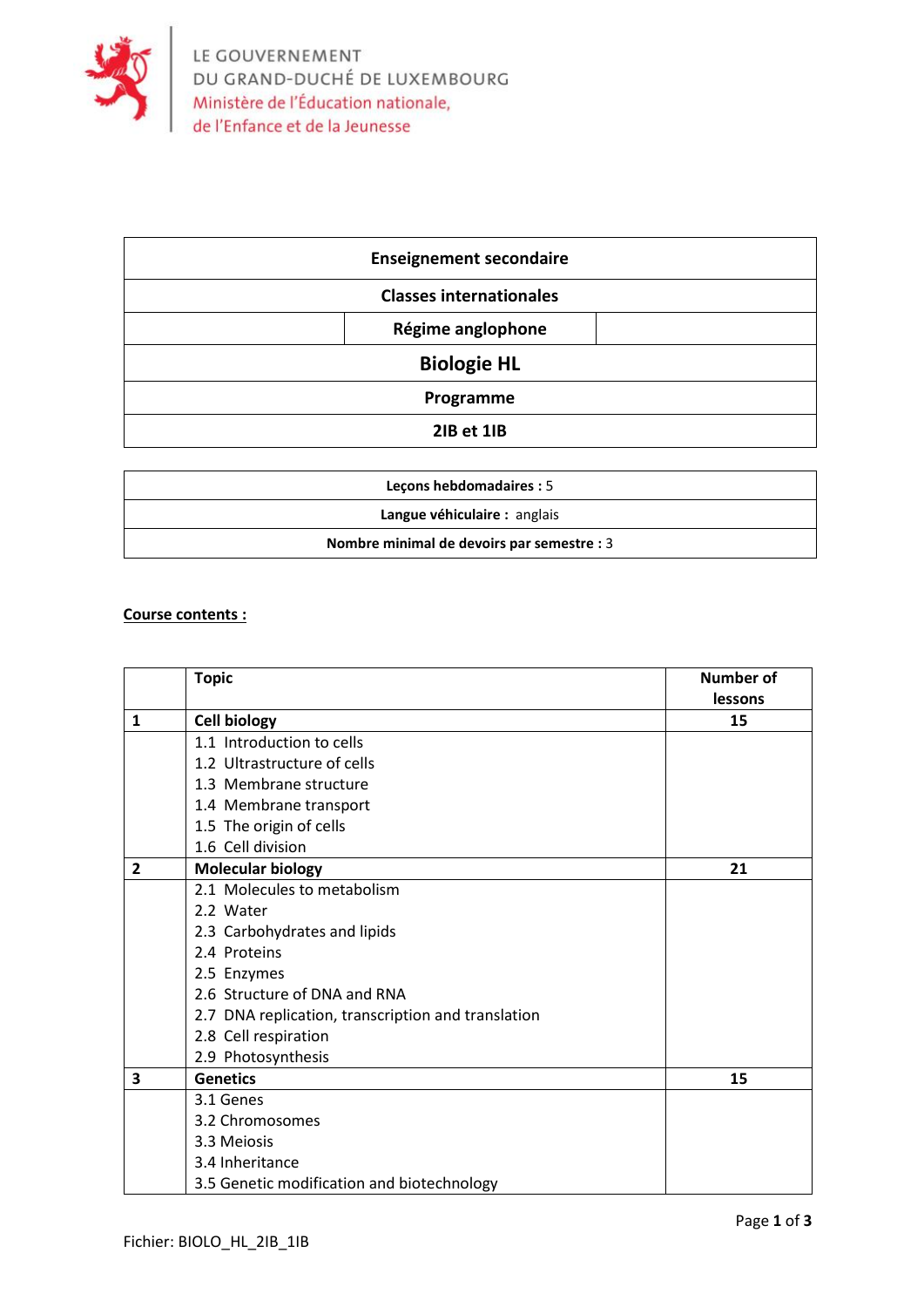

LE GOUVERNEMENT<br>DU GRAND-DUCHÉ DE LUXEMBOURG<br>Ministère de l'Éducation nationale, de l'Enfance et de la Jeunesse

| 4  | <b>Ecology</b>                                  | 12 |
|----|-------------------------------------------------|----|
|    | 4.1 Species, communities and ecosystems         |    |
|    | 4.2 Energy flow                                 |    |
|    | 4.3 Carbon recycling                            |    |
|    | 4.4 Climate change                              |    |
| 5  | <b>Evolution and biodiversity</b>               | 12 |
|    | 5.1 Evidence for evolution                      |    |
|    | 5.2 Natural selection                           |    |
|    | 5.3 Classification of biodiversity              |    |
|    | 5.4 Cladistics                                  |    |
| 6  | <b>Human physiology</b>                         | 20 |
|    | 6.1 Digestion and absorption                    |    |
|    | 6.2 The blood system                            |    |
|    | 6.3 Defence against infectious disease          |    |
|    | 6.4 Gas exchange                                |    |
|    | 6.5 Neurons and systems                         |    |
|    | 6.6 Hormones, homeostasis and reproduction      |    |
| 7  | <b>Nucleic acids</b>                            | 9  |
|    | 7.1 DNA structure and replication               |    |
|    | 7.2 Transcription and gene expression           |    |
|    | 7.3 Translation                                 |    |
| 8  | Metabolism, cell respiration and photosynthesis | 14 |
|    | 8.1 Metabolism                                  |    |
|    | 8.2 Cell respiration                            |    |
|    | 8.3 Photosynthesis                              |    |
| 9  | <b>Plant biology</b>                            | 13 |
|    | 9.1 Transport in the xylem of plants            |    |
|    | 9.2 Transport in the phloem of plants           |    |
|    | 9.3 Growth in plants                            |    |
|    | 9.4 Reproduction in plants                      |    |
| 10 | <b>Genetics and evolution</b>                   | 8  |
|    | 10.1 Meiosis                                    |    |
|    | 10.2 Inheritance                                |    |
|    | 10.3 Gene pools and speciation                  |    |
| 11 | <b>Animal physiology</b>                        | 16 |
|    | 11.1 Antibody production and vaccination        |    |
|    | 11.2 Movement                                   |    |
|    | 11.3 The kidney and osmoregulation              |    |
|    | 11.4 Sexual reproduction                        |    |
|    |                                                 |    |
|    | <b>OPTION - ONE out of the following</b>        | 25 |
| A  | <b>Neurobiology and behaviour</b>               |    |
|    | A.1 Neural development                          |    |
|    | A.2 The human brain                             |    |
|    | A.3 Perception of stimuli                       |    |
|    | A.4 Innate and learned behaviour (HL)           |    |
|    | A.5 Neuropharmacology (HL)                      |    |
|    | A.6 Ethology (HL)                               |    |
|    |                                                 |    |